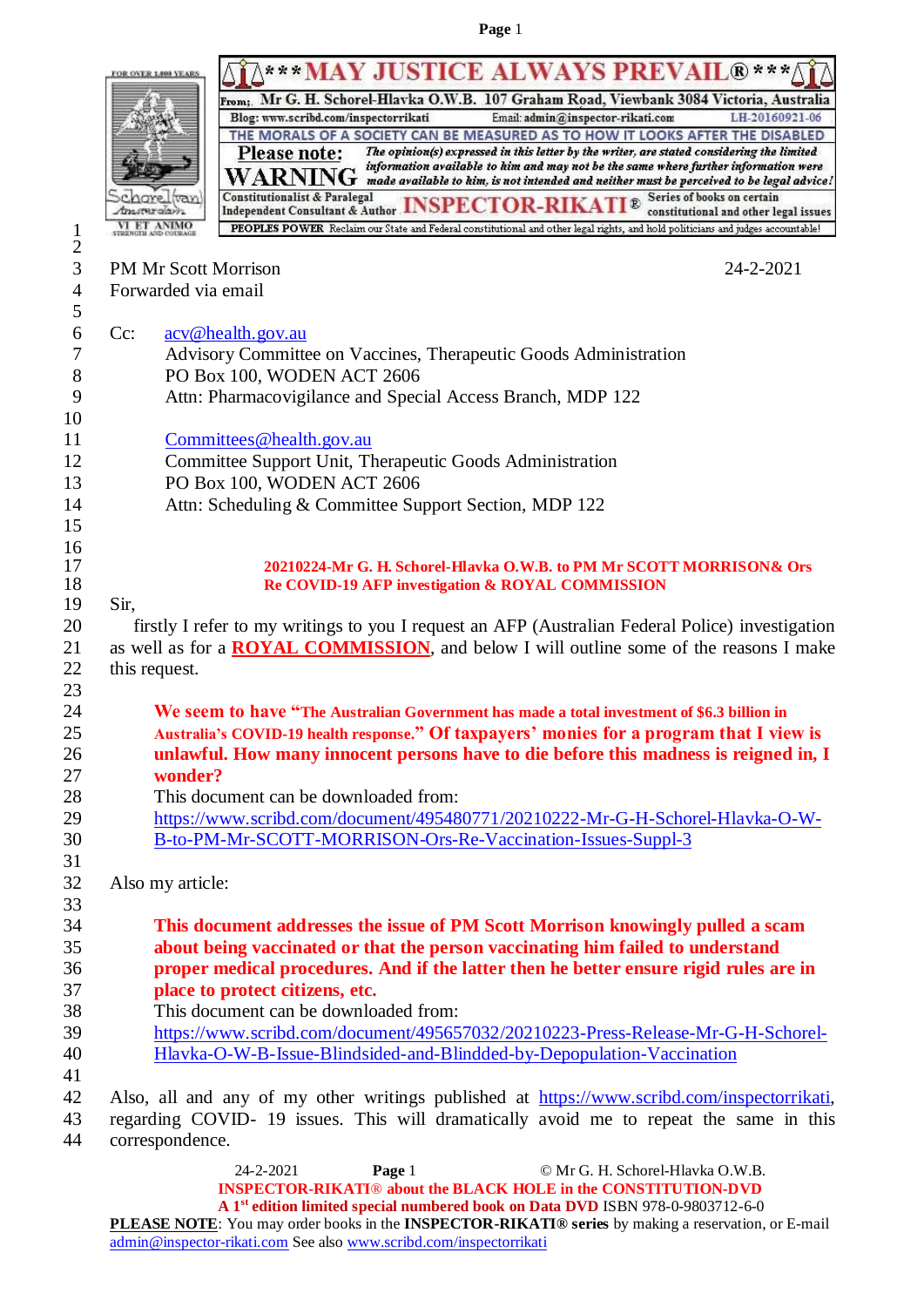- I understand from [https://iclear-mic.en.made-in-china.com/productimage/lNRmBgrobyhA-](https://iclear-mic.en.made-in-china.com/productimage/lNRmBgrobyhA-2f1j00FILfHShEbVkZ/China-Disposable-Colour-Plunger-Oral-Syringe-with-Tip-Cap-Adaptor-2ml-3ml-5ml-10ml-20ml.html)
- [2f1j00FILfHShEbVkZ/China-Disposable-Colour-Plunger-Oral-Syringe-with-Tip-Cap-Adaptor-](https://iclear-mic.en.made-in-china.com/productimage/lNRmBgrobyhA-2f1j00FILfHShEbVkZ/China-Disposable-Colour-Plunger-Oral-Syringe-with-Tip-Cap-Adaptor-2ml-3ml-5ml-10ml-20ml.html)
- [2ml-3ml-5ml-10ml-20ml.html](https://iclear-mic.en.made-in-china.com/productimage/lNRmBgrobyhA-2f1j00FILfHShEbVkZ/China-Disposable-Colour-Plunger-Oral-Syringe-with-Tip-Cap-Adaptor-2ml-3ml-5ml-10ml-20ml.html) that syringes with their needles can be supplied in colour coded
- packages as to indicate their kind of usage for this.



- 
- I further downloaded a document from [https://www.perlamar.ie/wp-content/uploads/Britec-](https://www.perlamar.ie/wp-content/uploads/Britec-catalogue-2015.pdf)
- [catalogue-2015.pdf](https://www.perlamar.ie/wp-content/uploads/Britec-catalogue-2015.pdf) which shows the following details:
- 



  Other is

- 
- Not being trained in medical or science issues, I rely upon this kind of information that syringes
- and their needles can be colour coded and the safe removal of any cap from a needle and
- replacement to avoid injuries the colour coding assist in that regard also.

| The man body of the media recopper to made from natural white acetal copolymer sears.                                                 |
|---------------------------------------------------------------------------------------------------------------------------------------|
| Both the top and the bottom of the needle recapper are recessed. The cutride wall of the needle recapper has a non-sign textured      |
| finish to help you grip the recapper during clearing, etc.                                                                            |
| The Needle Recupper has 5 different boles. Please look at the description below to use which hole is most suitable for the needle you |
|                                                                                                                                       |
|                                                                                                                                       |
|                                                                                                                                       |
|                                                                                                                                       |
|                                                                                                                                       |
|                                                                                                                                       |
|                                                                                                                                       |
|                                                                                                                                       |
|                                                                                                                                       |
|                                                                                                                                       |
|                                                                                                                                       |
|                                                                                                                                       |
|                                                                                                                                       |
|                                                                                                                                       |
|                                                                                                                                       |
|                                                                                                                                       |

 $\frac{16}{17}$ 

Orange type is indicated to be for "*insulin*".

24-2-2021 **Page** 2 © Mr G. H. Schorel-Hlavka O.W.B.  **INSPECTOR-RIKATI**® **about the BLACK HOLE in the CONSTITUTION-DVD A 1st edition limited special numbered book on Data DVD** ISBN 978-0-9803712-6-0 **PLEASE NOTE**: You may order books in the **INSPECTOR-RIKATI® series** by making a reservation, or E-mail [admin@inspector-rikati.com](mailto:admin@inspector-rikati.com) See also [www.scribd.com/inspectorrikati](http://www.scribd.com/inspectorrikati)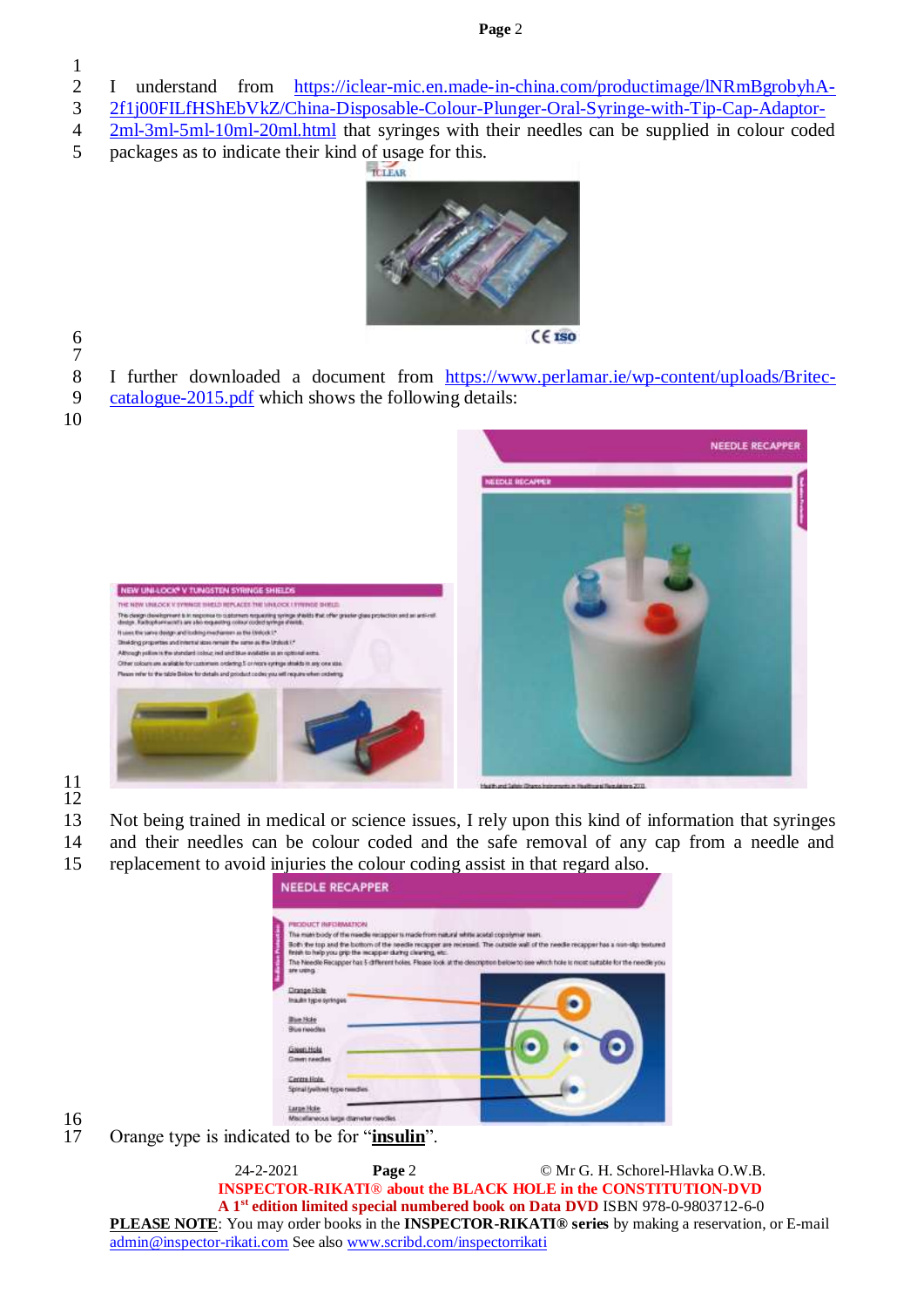- 1 [https://cairnsnews.org/2021/02/23/morrison-called-out-on-wrong-needle-for-pfizer-vaccination-](https://cairnsnews.org/2021/02/23/morrison-called-out-on-wrong-needle-for-pfizer-vaccination-marketing-stunt/)
- 2 [marketing-stunt/](https://cairnsnews.org/2021/02/23/morrison-called-out-on-wrong-needle-for-pfizer-vaccination-marketing-stunt/)
- 3 **Morrison called out on wrong needle for Pfizer vaccination marketing stunt**
- 

# 4 **[FEB](https://cairnsnews.org/2021/02/23/morrison-called-out-on-wrong-needle-for-pfizer-vaccination-marketing-stunt/) 23** 5 Posted by **Editor, [cairnsnews](https://cairnsnews.org/author/cairnsnews/)**

OK people. So ... I have been a nurse for 16 vears - i used to work in Emergency for many years. Scott Morrison is a FRAUD. He is not getting the vaccine in this picture. The nurse is using a 25 gauge, 1 ml subcutaneous insulin syringe (also the syringe choice of junkies - for intravenous injections .. straight in the vein). For any intramuscular injections a 23 - 21 gauge needle - 3ml syringe combo is used. With a green or blue cap not orange... the joy of being a nurse! **U** you dont even have to SMELL the bullshit, you can SEE it from a distance! @ @ \_

This would be no surprise, given the endless lies and propaganda around the "plandemic". Can we have confirmation from other nurses?



| <b>"19</b>                                           | iab | as | vaccine | rollout | begins | ahead | of |
|------------------------------------------------------|-----|----|---------|---------|--------|-------|----|
| schedule"https://www.youtube.com/watch?v=UJBDJ8A6Ck0 |     |    |         |         |        |       |    |



9 10



 $\frac{11}{12}$ 13

14 Image "A" about PM S Morrison being injected allegedly with "insulin" not Pfizer "**mRNA**". 15 Image "B" shows Minister for Health Greg Hunt and the media to be in attendance.

16

20

17 In my view for an ordinary 'insulin" injection one would not have the media around or for that 18 the Minister for Health Greg Hunt. As such, this is clearly a purported "vaccination" regarding 19 COVID-19 not a mere 'insulin" injection.

24-2-2021 **Page** 3 © Mr G. H. Schorel-Hlavka O.W.B.  **INSPECTOR-RIKATI**® **about the BLACK HOLE in the CONSTITUTION-DVD A 1st edition limited special numbered book on Data DVD** ISBN 978-0-9803712-6-0 **PLEASE NOTE**: You may order books in the **INSPECTOR-RIKATI® series** by making a reservation, or E-mail [admin@inspector-rikati.com](mailto:admin@inspector-rikati.com) See also [www.scribd.com/inspectorrikati](http://www.scribd.com/inspectorrikati)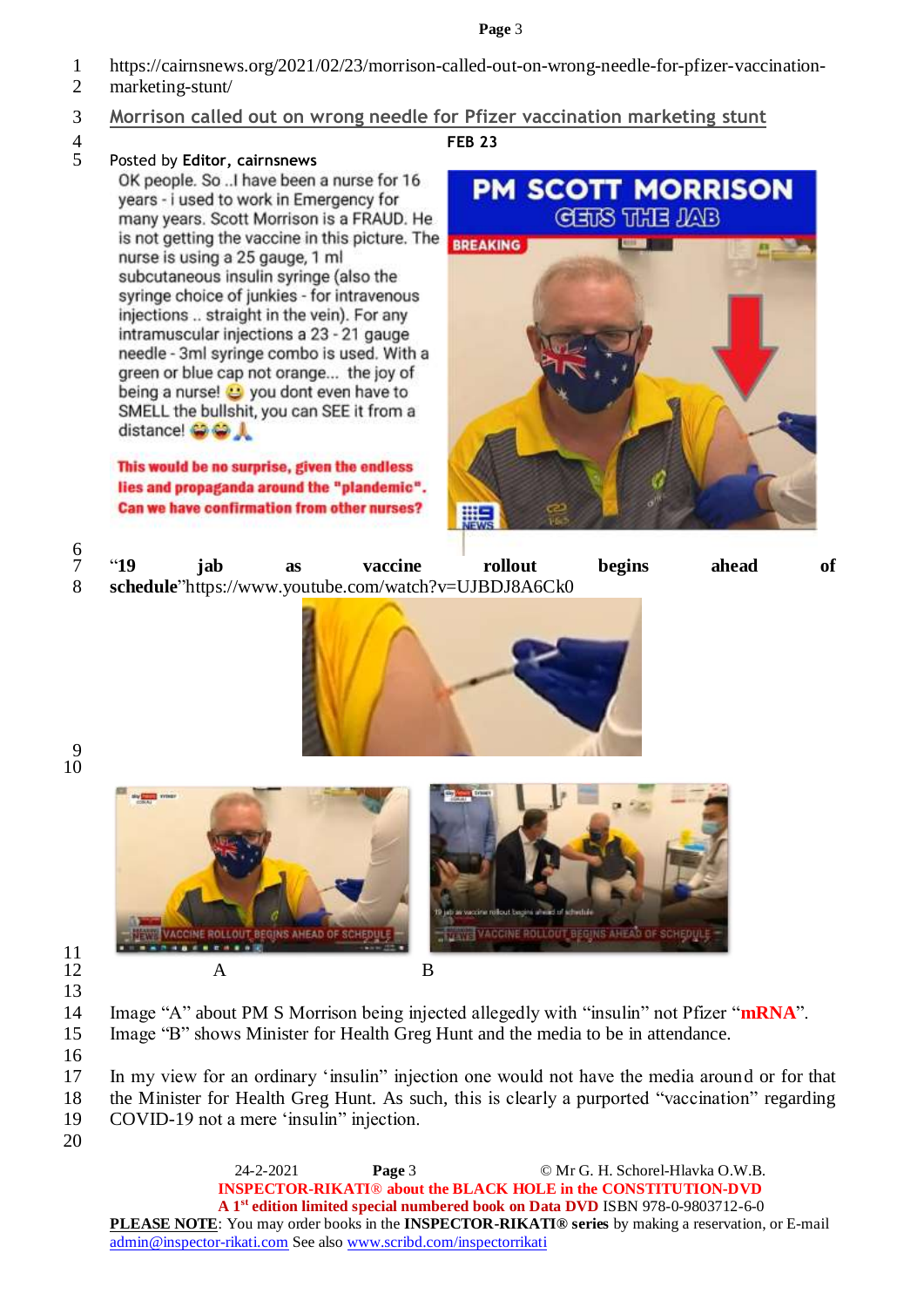# 1 **QUOTE Sorell v Smith** (1925) Lord Dunedin in the House of Lords<br>2 In an action against a set person in combination, a conspirac

2 In an action against a set person in combination, a conspiracy to injure, followed by actual injury, will give good cause for action, and motive or instant where the act itself is not illegal is of the essence of the good cause for action, and motive or instant where the act itself is not illegal is of the essence of the

## 4 conspiracy.<br>5 END QUOTE **END QUOTE**

# *Commonwealth v. Hunt*

8 **QUOTE** (1842), American legal case in which the Massachusetts Supreme Court<br>9 **Justice Shaw, hearing the case on appeal, altered the traditional criteria for** 

9 Justice Shaw, hearing the case on appeal, altered the traditional criteria for conspiracy by holding that the mere act of combining for some purpose was not illegal. Only those combinations intended "to accomplis 10 mere act of combining for some purpose was not illegal. Only those combinations intended "**to accomplish**<br>11 some criminal or unlawful purpose, or to accomplish some purpose, not in itself criminal or unlawful. 11 **some criminal or unlawful purpose, or to accomplish some purpose, not in itself criminal or unlawful,**<br>
12 **by criminal or unlawful means**" could be prosecuted. Shaw, in effect, legalized the American labour union **by criminal or unlawful means**" could be prosecuted. Shaw, in effect, legalized the American labour union movement by this decision. 13 movement by this decision.<br>14 END OUOTE

# **END QUOTE**

If therefore this purported vaccination was nothing more but a scam as to pretend some **COVID-**

 **19** vaccination while in reality was no more but an ordinary "insulin" injection concocted by Prime minister Scott Morrison and Minister for Health Greg Hunt with or without the knowledge of the person performing the injection as to deceive Australians as to it being OK to take the "vaccine" then I view this is a criminal conspiracy, in particular where the so called "vaccination" of others could have serious harmful consequences and even death.

 With the media around to publish this kind of purported "vaccination" then clearly this was for promotion of the purported "vaccine" rather than a mere ordinary "insulin" being injected.

 The fact that the media reported this as a "vaccination" it is clear that the media held this to be a "vaccination" regarding **COVID-19** and not a mere "insulin" injection.

 If Prime Minister Scott Morrison didn't require any "insulin" injection then obviously this might have been no more but a "placebo" being injected. This would make it even worse.

 If however Prime Minister Scott Morrison was purportedly injected with a **COVID-19** "vaccine" but the person doing the vaccination used the wrong syringe and needle than this should also be of a serious matter. If a person cannot manage to get this right on a Prime Minister, even with the attendance of the Minister of Health Greg Hunt, then how can anyone else trust those performing any "vaccinations"?

 $\frac{33}{34}$ 

34 https://www.who.int/news/item/15-07-2020-who-and-unicef-warn-of-a-decline-in-vaccinations-during-covid-19<br>35 WHO and UNICEF warn of a decline in vaccinations during COVID-19 **35 [WHO and UNICEF warn of a decline in vaccinations during COVID-19](https://www.who.int/news/item/15-07-2020-who-and-unicef-warn-of-a-decline-in-vaccinations-during-covid-19)**<br>36 **15 Jul 2020 ... "COVID-19** has made previously routine **vaccination** a da

- 15 Jul 2020 **...** "COVID-19 has made previously routine **vaccination** a daunting ... Global Health Observatory · **Triple** Billion Dashboard · COVID-19 ... being immunized than ever before," said Dr Tedros Adhanom<br>38 Ghebreyesus, WHO Director-General. ... that routine **immunizations** had been disrupted or even **suspen** Ghebreyesus, WHO Director-General. ... that routine **immunizations** had been disrupted or even **suspended**.
- 

 https://www.cdc.gov/vaccines/vpd/dtap-tdap-td/public/index.html

41 **[Diphtheria, Tetanus, and Whooping Cough Vaccination | What You ...](https://www.cdc.gov/vaccines/vpd/dtap-tdap-td/public/index.html)**<br>42 **Diphtheria, Tetanus, and Whooping Cough Vaccination | What You ...**<br>42 **Diphrimes** 22 Jan 2020 **...** Who should or should not get these **vaccines** 22 Jan 2020 **...** Who should or should not get these **vaccines**, side effects, effectiveness, ... The "a" in DTaP and Tdap **stands** for "acellular," meaning that the whooping ... **Doctors** may use this **vaccine** in place o

 and Tdap **stands** for "acellular," meaning that the whooping ... **Doctors** may use this **vaccine** in place of a Td **vaccine** every 10 years as a ... Sitting or lying **down** for about 15 minutes after receiving a **vaccine** can help ... 

 The following I happen to come across earlier today and as I am aware from articles I came across during 2020 that it was now admitted that "autism" is linked to vaccinations but it was for decades deliberately concealed and denied and there is currently a legal case in regard of vaccination causing autism it should be a warning that as like the link of harm and even deaths following vaccinations it would be more advisable that any so called "expert" actually does a proper investigation and not merely parrot whatever someone else may have claimed that vaccines are safe. **While there are certain vaccines that proved to have great benefits for many however that never should then mean that all vaccines are safe.**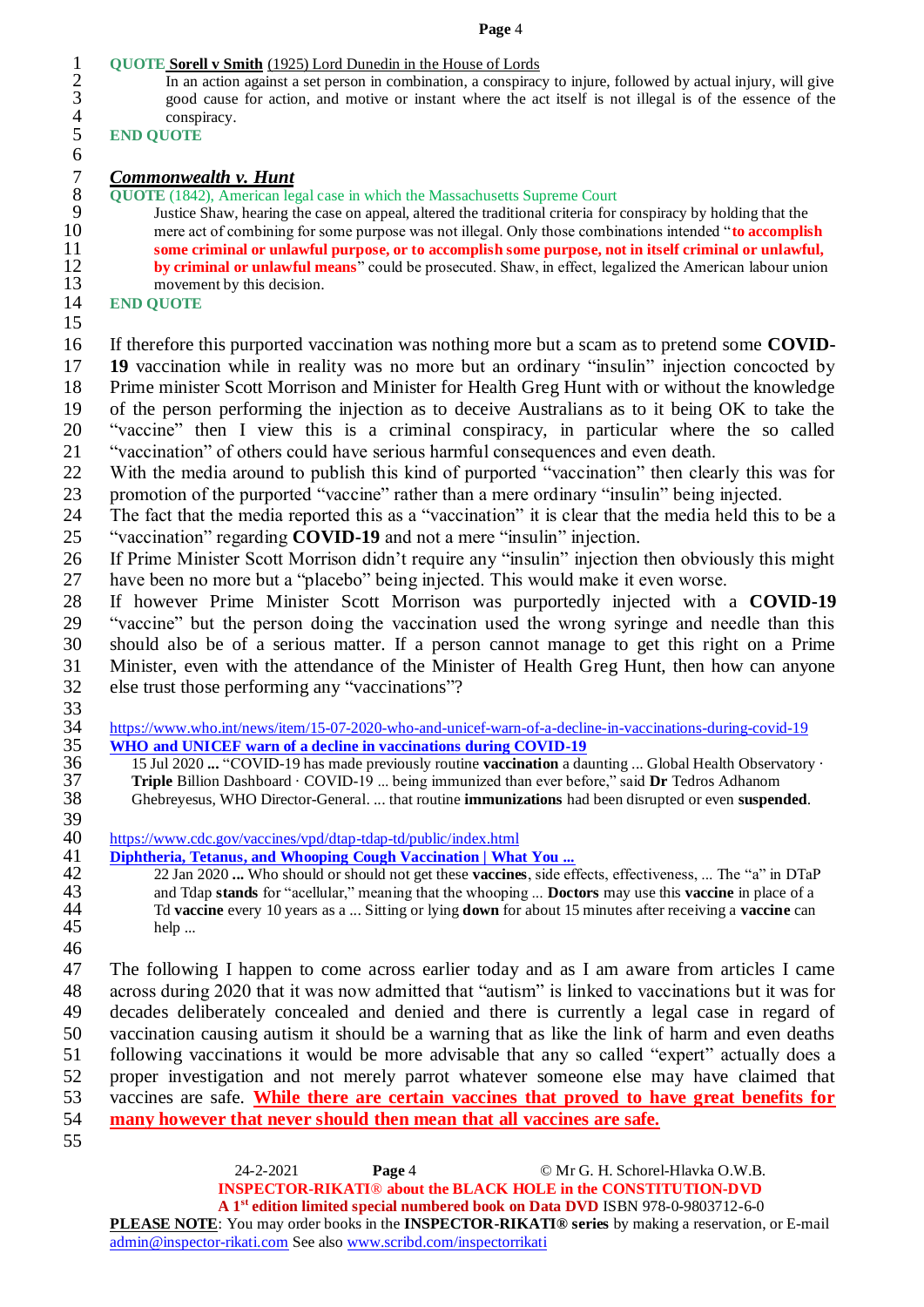# 1 [https://en.wikipedia.org/wiki/Andrew\\_Wakefield](https://en.wikipedia.org/wiki/Andrew_Wakefield)

2 **[Andrew Wakefield -](https://en.wikipedia.org/wiki/Andrew_Wakefield) Wikipedia**<br>3 Andrew Jeremy Wakefield (born 1957) is a Br<br>4 from his positions there in 2001. "by mutual as 3 Andrew Jeremy Wakefield (born 1957) is a British former physician and academic who was ... He **resigned** 4 from his positions there in 2001, "by mutual agreement", then moved to the ... body of opinion which supports [Dr. Wakefield's] hypothesis, that MMR vaccine and ... "Why I owe it to parents to question vaccine". 5 supports [**Dr**. Wakefield's] hypothesis, that MMR **vaccine** and ... "Why I owe it to parents to question **triple** vaccine".

# 8 **Andrew Wakefield**

9 From Wikipedia, the free encyclopedia

# 10 **QUOTE**

7

**11 Andrew Jeremy Wakefield** (born 1957) is a British former physician and academic who was [struck off](https://en.wikipedia.org/wiki/Struck_off) the needical register due to his involvement in the *Lancet* MMR autism fraud, a 1998 study that falsely claimed a 12 medical register due to his involvement in the *Lancet* [MMR autism fraud,](https://en.wikipedia.org/wiki/Lancet_MMR_autism_fraud) a 1998 study that falsely claimed a<br>13 link between the measles, mumps, and rubella (MMR) vaccine and autism. He has subsequently become 13 link between the <u>measles, mumps, and rubella (MMR) vaccine</u> and <u>autism</u>. He has subsequently become 14 known for anti-vaccination activism. Publicity around the 1998 study caused a sharp decline in vaccination 14 known for <u>anti-vaccination</u> activism. Publicity around the 1998 study caused a sharp decline in vaccination uptake, leading to a number of outbreaks of measles around the world. He was a surgeon on the liver 15 uptake, leading to a number of outbreaks of measles around the world. He was a surgeon on the liver<br>16 transplant programme at the Royal Free Hospital in London and became senior lecturer and honorary 16 transplant programme at the <u>Royal Free Hospital</u> in London and became senior lecturer and honorary<br>17 consultant in experimental gastroenterology at the Royal Free and University College School of Medi consultant in experimental [gastroenterology](https://en.wikipedia.org/wiki/Gastroenterology) at the [Royal Free and University College School of Medicine.](https://en.wikipedia.org/wiki/UCL_Medical_School) 18 He resigned from his positions there in 2001, "by mutual agreement", then moved to the United States. In 19 2004, Wakefield began working at the Thoughtful House research center in Austin, Texas, serving as 20<br>20 Executive Director there until February 2010, when he resigned in the wake of findings against him b 20 Executive Director there until February 2010, when he resigned in the wake of findings against him by the 21 British General Medical Council. British [General Medical Council.](https://en.wikipedia.org/wiki/General_Medical_Council)

22 Wakefield published his 1998 paper on autism in the prestigious medical journal *[The Lancet](https://en.wikipedia.org/wiki/The_Lancet)*, claiming a<br>23 novel form of enterocolitis linked to autism. However, other researchers were unable to reproduce his 23 novel form of <u>enterocolitis</u> linked to autism. However, other researchers were unable to <u>reproduce</u> his 24 findings.<sup>[3][4]</sup> and a 2004 investigation by *Sunday Times* reporter Brian Deer identified undisclosed fin findings,<sup>[\[3\]\[4\]](https://en.wikipedia.org/wiki/Andrew_Wakefield#cite_note-3)</sup> and a 2004 investigation by *[Sunday Times](https://en.wikipedia.org/wiki/The_Sunday_Times)* reporter **Brian Deer** identified undisclosed financial<br>25 conflicts of interest on Wakefield's part.<sup>[5]</sup> Most of Wakefield's co-authors then withdrew their supp 25 [conflicts of interest](https://en.wikipedia.org/wiki/Conflict_of_interest) on Wakefield's part. <sup>[\[5\]](https://en.wikipedia.org/wiki/Andrew_Wakefield#cite_note-5)</sup> Most of Wakefield's co-authors the[n withdrew their support](https://en.wikipedia.org/wiki/Lancet_MMR_autism_fraud#Retraction_of_an_interpretation) for the study's interpretations. <sup>[6]</sup> and the British General Medical Council (GMC) conducted an inquiry into 26 study's interpretations,<sup>[\[6\]](https://en.wikipedia.org/wiki/Andrew_Wakefield#cite_note-6)</sup> and the British **General Medical Council** (GMC) conducted an inquiry into allegations of misconduct against Wakefield and two former colleagues.<sup>[7]</sup> focusing on Deer's finding allegations of [misconduct](https://en.wikipedia.org/wiki/Scientific_misconduct) against Wakefield and two former colleagues,<sup>[\[7\]](https://en.wikipedia.org/wiki/Andrew_Wakefield#cite_note-7)</sup> focusing on Deer's findings.<sup>[\[8\]](https://en.wikipedia.org/wiki/Andrew_Wakefield#cite_note-8)</sup>

28 In 2010, the GMC found that Wakefield had been dishonest in his research, had acted against his patients'<br>29 best interests and mistreated developmentally delayed children.<sup>[9]</sup> and had "failed in his duties as a best interests and mistreated developmentally delayed children,<sup>[\[9\]](https://en.wikipedia.org/wiki/Andrew_Wakefield#cite_note-9)</sup> and had "failed in his duties as a responsible consultant".<sup>[10][11][12]</sup> *The Lancet* fully retracted Wakefield's 1998 publication on the ba responsible consultant".<sup>[\[10\]\[11\]\[](https://en.wikipedia.org/wiki/Andrew_Wakefield#cite_note-YEP_GMC_result-10)[12\]](https://en.wikipedia.org/wiki/Andrew_Wakefield#cite_note-12)</sup> *The Lancet* fully retracted Wakefield's 1998 publication on the basis of the GMC's findings, noting that elements of the manuscript had been falsified and that the journal had been 31 GMC's findings, noting that elements of the manuscript had been falsified and that the journal had been 32 "deceived" by Wakefield.<sup>[13][14]</sup> Three months later, Wakefield was struck off the <u>UK medical register</u>, d pa "deceived" by Wakefield.<sup>[\[13\]\[14\]](https://en.wikipedia.org/wiki/Andrew_Wakefield#cite_note-retraction-13)</sup> Three months later, Wakefield was struck off the [UK medical register,](https://en.wikipedia.org/wiki/General_Medical_Council#Registering_doctors_in_the_UK) due in 33 part to his deliberate falsification of research published in *The Lancet*,<sup>[\[15\]](https://en.wikipedia.org/wiki/Andrew_Wakefield#cite_note-gmc-uk_Wakefield_SPM-15)</sup> and was barred from practising medicine in the UK.<sup>[\[16\]](https://en.wikipedia.org/wiki/Andrew_Wakefield#cite_note-MeikleBoseley-16)</sup> In a related legal decision, a British court held that "[t]here is now no respectable body of opinion which supports [Dr. Wakefield's] hypothesis, that MMR vaccine and autism/enterocolitis  $35$  body of opinion which supports [Dr. Wakefield's] hypothesis, that MMR vaccine and autism/enterocolitis are causally linked".  $\frac{117}{2}$  Wakefield has continued to defend his research and conclusions, saying there wa causally linked".  $\frac{117}{12}$  Wakefield has continued to defend his research and conclusions, saying there was no<br>37 fraud, hoax or profit motive.  $\frac{1181191201}{12}$  In 2016, Wakefield directed the anti-vaccination film fraud, hoax o[r profit motive.](https://en.wikipedia.org/wiki/Profit_motive) [\[18\]\[19\]\[](https://en.wikipedia.org/wiki/Andrew_Wakefield#cite_note-WakefieldStatement-18)[20\]](https://en.wikipedia.org/wiki/Andrew_Wakefield#cite_note-20) 37 In 2016, Wakefield directed the anti-vaccination film *[Vaxxed: From](https://en.wikipedia.org/wiki/Vaxxed)*  38 *[Cover-Up to Catastrophe](https://en.wikipedia.org/wiki/Vaxxed)*.

| <b>END OUOTE</b>                                                                                           |
|------------------------------------------------------------------------------------------------------------|
|                                                                                                            |
| https://en.wikipedia.org/wiki/Andrew_Wakefield                                                             |
| <b>Andrew Wakefield - Wikipedia</b>                                                                        |
| <b>OUOTE</b>                                                                                               |
|                                                                                                            |
| <i>The Lancet</i> fraud                                                                                    |
| Main article: Lancet MMR autism fraud                                                                      |
| On 28 February 1998, Wakefield was the lead author of a study of twelve children with autism that was      |
| published in The Lancet. The study proposed a new syndrome called autistic enterocolitis, and raised the   |
| possibility of a link between a novel form of bowel disease, autism, and the MMR vaccine. The authors said |
| that the parents of eight of the twelve children linked what were described as "behavioural symptoms" with |
| MMR, and reported that the onset of these symptoms began within two weeks of MMR vaccination.              |
|                                                                                                            |

52 These possible triggers were reported as MMR in eight cases, and measles infection in one. The paper was<br>53 instantly controversial, leading to widespread publicity in the UK and the convening of a special panel of th 53 instantly controversial, leading to widespread publicity in the UK and the convening of a special panel of the<br>54 UK's Medical Research Council the following month.<sup>[39]</sup> One 2005 study in Japan found that there was no UK's [Medical Research Council](https://en.wikipedia.org/wiki/Medical_Research_Council_(UK)) the following month.<sup>[\[39\]](https://en.wikipedia.org/wiki/Andrew_Wakefield#cite_note-39)</sup> One 2005 study in Japan found that there was no

24-2-2021 **Page** 5 © Mr G. H. Schorel-Hlavka O.W.B.  **INSPECTOR-RIKATI**® **about the BLACK HOLE in the CONSTITUTION-DVD A 1st edition limited special numbered book on Data DVD** ISBN 978-0-9803712-6-0 **PLEASE NOTE**: You may order books in the **INSPECTOR-RIKATI® series** by making a reservation, or E-mail [admin@inspector-rikati.com](mailto:admin@inspector-rikati.com) See also [www.scribd.com/inspectorrikati](http://www.scribd.com/inspectorrikati)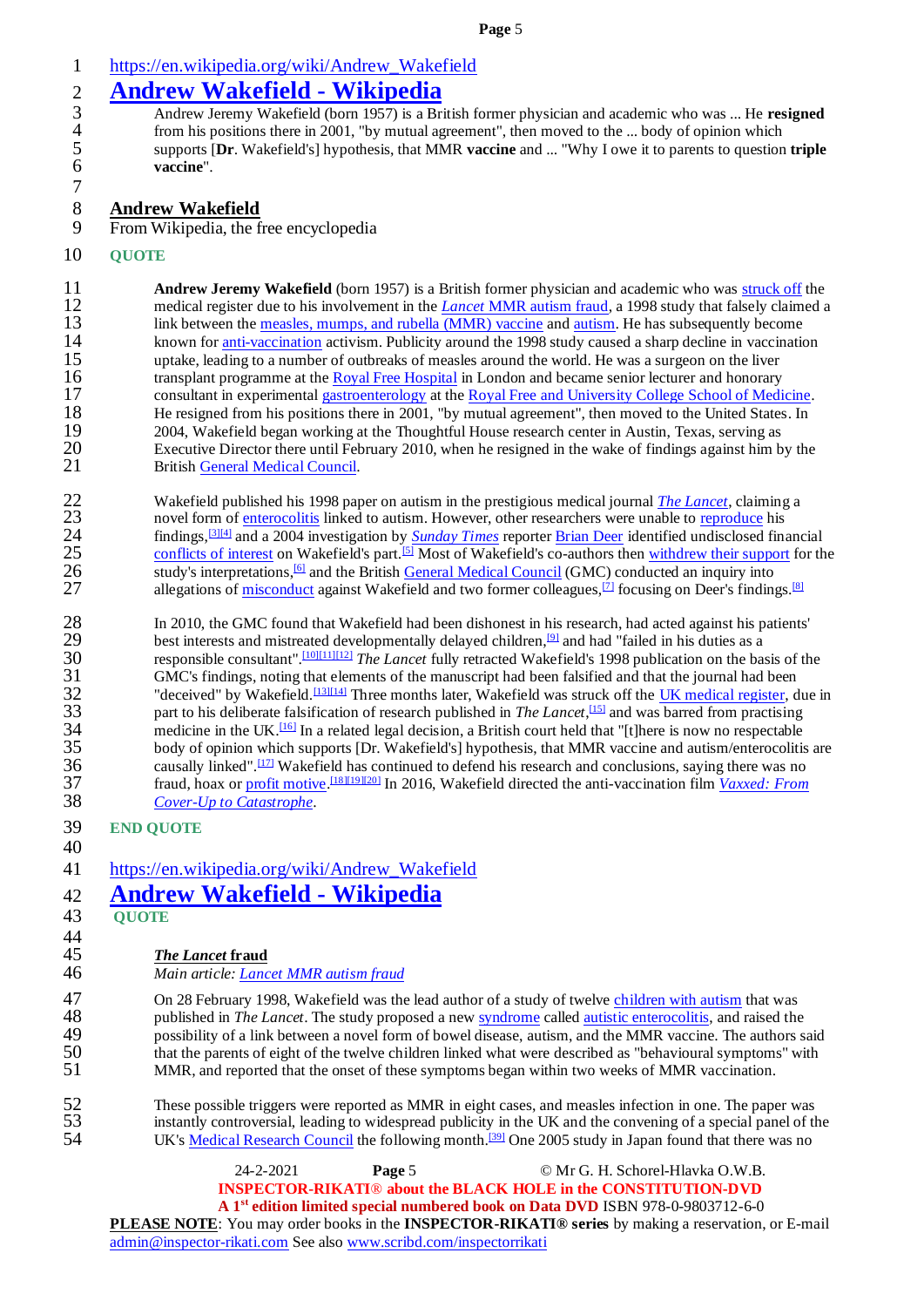1 causal relationship between the MMR vaccine and autism in groups of children given the triple MMR<br>2 vaccine and children who received individual measles, mumps and rubella vaccinations. In Japan, the 2 vaccine and children who received individual measles, mumps and rubella vaccinations. In Japan, the MMR<br>3 vaccine had been replaced with individual vaccinations in 1993.<sup>[40]</sup> vaccine had been replaced with individual vaccinations in  $1993 \cdot \frac{[40]}{3}$  $1993 \cdot \frac{[40]}{3}$  $1993 \cdot \frac{[40]}{3}$ 

4 Although the paper said that no causal connection had been proven, before it was published, Wakefield made<br>5 statements at a press conference and in a video news release issued by the hospital, calling for suspension of 5 statements at a press conference and in a video news release issued by the hospital, calling for suspension of the triple MMR vaccine until more research could be done.<sup>[41]</sup> This was later criticized as 'science by pre the triple MMR vaccine until more research could be done.<sup>[\[41\]](https://en.wikipedia.org/wiki/Andrew_Wakefield#cite_note-DeerInterview-41)</sup> This was later criticized as 'science by press<br>
conference'.<sup>[42]</sup> According to BBC News, it was this press conference, rather than the paper in *The Lancet* 7 conference'<sup>[\[42\]](https://en.wikipedia.org/wiki/Andrew_Wakefield#cite_note-EMBOreports-42)</sup> According to **BBC News**, it was this press conference, rather than the paper in *The Lancet*, that fuelled the MMR vaccination scare.<sup>[\[43\]](https://en.wikipedia.org/wiki/Andrew_Wakefield#cite_note-BBCMoral-43)</sup> The BBC report said he told journalists: "it was a 'moral issue'<br>and he could no longer support the continued use of the three-in-one jab for measles, mumps and rubella. 9 and he could no longer support the continued use of the three-in-one jab for measles, mumps and rubella.<br>10 Terms in a small of the three search is needed to determine whether MMR may give rise to this complication in a 10 'Urgent further research is needed to determine whether MMR may give rise to this complication in a small 11 number of people,' Wakefield said at the time." $\frac{1431}{4}$  He said, "If you give three viruses together, three live 12 viruses, then you potentially increase the risk of an adverse event occurring, particularly when one of those 13 viruses influences the immune system in the way that measles does."<sup>[\[41\]](https://en.wikipedia.org/wiki/Andrew_Wakefield#cite_note-DeerInterview-41)</sup> He suggested parents should opt for 14 single vaccinations against measles, mumps and rubella, separated by gaps of one year. *[60 Minutes](https://en.wikipedia.org/wiki/60_Minutes)* 15 interviewed him in November 2000, and he repeated these claims to the U.S. audience, providing a new<br>16 focus for the nascent anti-vaccination movement in the U.S., which had been primarily concerned about 16 focus for the nascent anti-vaccination movement in the U.S., which had been primarily concerned about thiomersal in vaccines. [44][45] In December 2001, Wakefield resigned from the Royal Free Hospital, sayin [thiomersal](https://en.wikipedia.org/wiki/Thiomersal) in vaccines.<sup>[\[44\]\[45\]](https://en.wikipedia.org/wiki/Andrew_Wakefield#cite_note-44)</sup> In December 2001, Wakefield resigned from the Royal Free Hospital, saying, "I<br>18 have been asked to go because my research results are unpopular."<sup>[29]</sup> The medical school said that he had have been asked to go because my research results are unpopular."<sup>[\[29\]](https://en.wikipedia.org/wiki/Andrew_Wakefield#cite_note-unpopular-29)</sup> The medical school said that he had left<br>19 The medical school said that he had left<br>19 The medical school said that he had left 19 "by mutual agreement". In February 2002, Wakefield stated: "What precipitated this crisis was the removal 20 of the single vaccine, the removal of choice, and that is what has caused the furore—because the doctors, the<br>21 surfus are treating the public as though they are some kind of moronic mass who cannot make an informed 21 gurus, are treating the public as though they are some kind of moronic mass who cannot make an informed decision for themselves.  $\frac{n!461}{22}$ decision for themselves.  $\frac{146}{2}$ 

# 23 **END QUOTE**

- 24 25 Again, I understand from reports that those involved in research of the vaccination autism 26 connection actually had established this connection but at the time concealed this but since had 27 become whistleblowers. This not only being undue harm caused upon Dr Wakefield but more 28 over to the numerous children who ended up harmed.
- 29 As my previous writings also exposed that when infected polio vaccinations were discovered 30 then nevertheless they were used on Australian children. This may underline that all and any 31 TGA safety issues can be blatantly ignored by those using vaccinations. 32
- 33 [https://healthywa.wa.gov.au/Articles/N\\_R/Possible-side-effects-of-vaccination](https://healthywa.wa.gov.au/Articles/N_R/Possible-side-effects-of-vaccination)
- 34 **QUOTE**

- Vaccines, like any medication, can cause side effects.
- 35 **Possible side effects of vaccination**<br>36 Vaccines, like any medication, can cause side<br>37 This information explains common reactions<br>38 take if you are concerned.<br>39 **All vaccines used in Australia have been** This information explains common reactions that may be experienced after receiving a vaccine and actions to take if you are concerned.
- 39 **All vaccines used in Australia have been through a safety testing process then licensed by the**  40 **Therapeutic Goods Administration (TGA). This is to ensure that each vaccine is safe and proven to be**  41 **effective based on clinical trials.**
- 42 [Read more about vaccination safety.](https://healthywa.wa.gov.au/Articles/U_Z/Vaccination-safety)<br>43 END OUOTE
- 43 **END QUOTE** 44

45 In my view this is a deceptive statement as clearly the "Pfizer" so called "vaccination" using 46 "**mRNA**" is being used when I understand only approved for "**EMERGENCY USE ONLY**" for 47 "**clinical trials**".

48 The following may also underline that there at least to me a lack of proper 49 guidelines/protocols/requirements regarding the usage of "Pfizer" "**mRNA**" so called 50 vaccination.

- 
- $\frac{51}{52}$ 52 https://www.smh.com.au/topic/vaccination-1nda<br>53 **https://www.smh.com.au/topic/vaccination-1nda** 
	- 53 **[Topic | Vaccination | The Sydney Morning Herald](https://www.smh.com.au/topic/vaccination-1nda)**
- 54 **Doctor stood down** after administering incorrect dose of COVID-19 **vaccine** to aged care 55 residents  $\cdot$  32 minutes ago  $\cdot$  by Rachel Clun and Felicity Caldwell.
- 56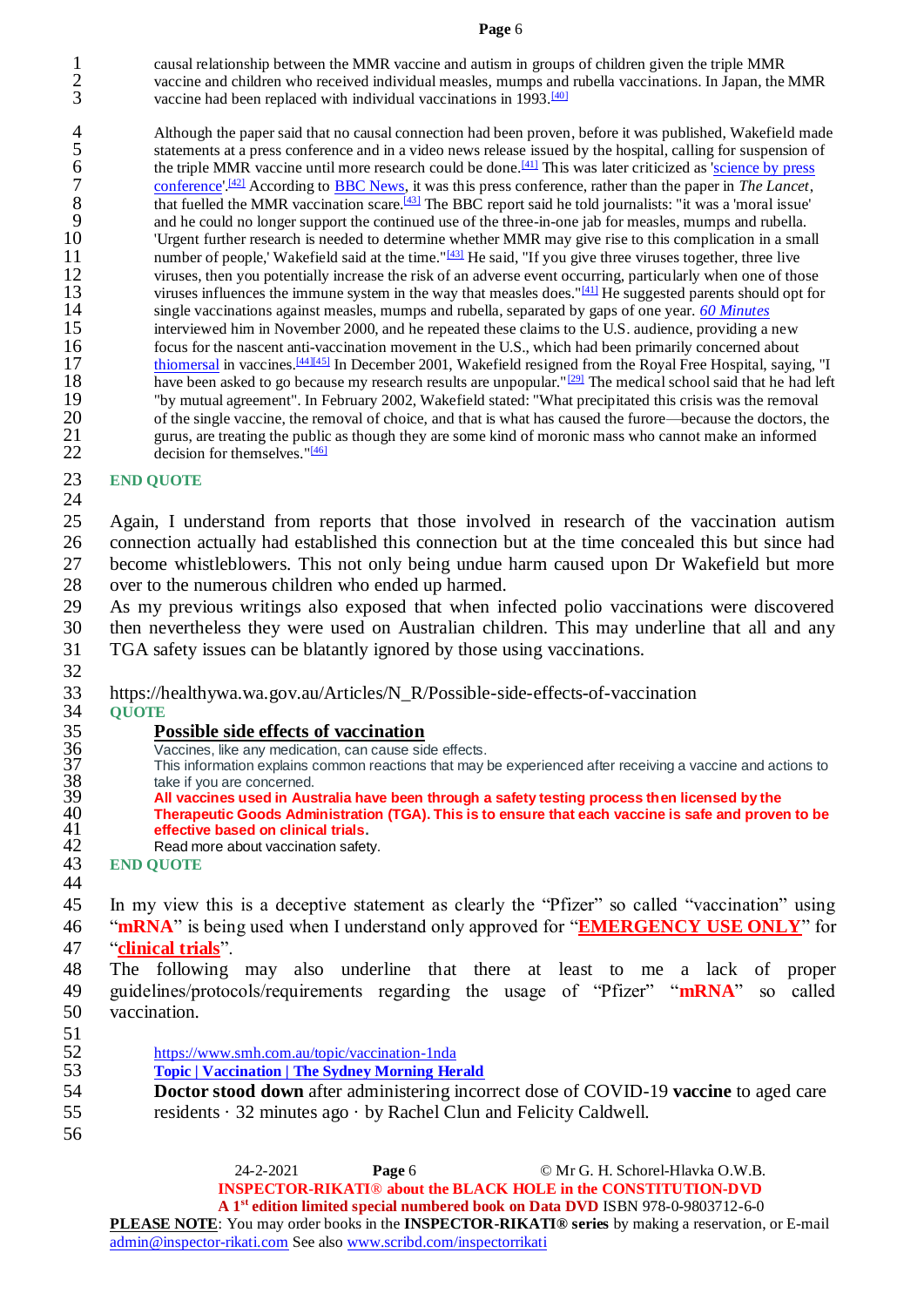| https://7news.com.au/news/qld/two-brisbane-aged-care-residents-given-overdose-of-covid-pfizer-vaccine-c-                                                                               |
|----------------------------------------------------------------------------------------------------------------------------------------------------------------------------------------|
| 2228763                                                                                                                                                                                |
| Queensland doctor stood down after two elderly residents given<br>Two Brisbane aged care residents given 'overdose' of COVID Pfizer vaccine  The doctor                                |
| responsible for administering the vaccines has been stood down.                                                                                                                        |
|                                                                                                                                                                                        |
| https://7news.com.au/news/qld/two-brisbane-aged-care-residents-given-overdose-of-covid-                                                                                                |
| pfizer-vaccine-c-2228763                                                                                                                                                               |
| <u>Two Brisbane aged care residents given</u>                                                                                                                                          |
| 'overdose' of COVID Pfizer vaccine                                                                                                                                                     |
| <b>QUOTE</b>                                                                                                                                                                           |
| Elizabeth Daoud                                                                                                                                                                        |
| Published: 24/02/2021 Updated: Wednesday, 24 February 2021 9:54 am AEDT                                                                                                                |
| <u>Two elderly Queenslanders given overdose of Pfizer vaccine</u>                                                                                                                      |
| Two elderly Queenslanders given overdose of Pfizer vaccine<br>Two elderly Queensland residents are being monitored after receiving an "overdose" of the Pfizer COVID                   |
| vaccine at an aged care facility in Brisbane.                                                                                                                                          |
| The 88-year-old man and 94-year-old woman are believed to have been given up four times the correct<br>amount of the vaccine on Tuesday at the Holy Spirit Nursing Home Carseldine.    |
| The doctor responsible for administering the vaccines has been stood down.<br>"A doctor gave an incorrect dose to two patients yesterday," Federal Health Minister Greg Hunt confirmed |
| on Wednesday.                                                                                                                                                                          |
| Hunt added a nurse on scene identified the "error" after the doses were administered consecutively.                                                                                    |
| "In relation to the individual doctor, we'll leave that to the investigation as to whether or not they either did                                                                      |
| not understand or did not complete but it was a is a serious breach in terms of following the protocol," Hunt<br>said.                                                                 |
| Chief Medical officer Paul Kelly added the pair are showing no signs of an adverse reaction.                                                                                           |
| "We've checked again on the patient welfare this morning and they're both doing fine," Kelly said.                                                                                     |
| Both residents are being closely monitored.                                                                                                                                            |
| The circumstances of the error will be reviewed a report will be filed.<br><b>END QUOTE</b>                                                                                            |
|                                                                                                                                                                                        |
| One has to question how many other nursing home residents have been or will be "vaccinated"                                                                                            |
| far in excess of what they should have been, if at all to be vaccinated.                                                                                                               |
|                                                                                                                                                                                        |
| Again                                                                                                                                                                                  |
|                                                                                                                                                                                        |
| The 88-year-old man and 94-year-old woman are believed to have been given up four times the                                                                                            |
| correct amount of the vaccine on Tuesday at the Holy Spirit Nursing Home Carseldine.                                                                                                   |
|                                                                                                                                                                                        |
| My previous writings made it clear that in my view the "mRNA" "vaccine" is actually as i                                                                                               |
| understand it a "medical treatment" and therefore can only be authorised, if at all, by a medical                                                                                      |
| specialist in "mRNA" qualified in such field. As clearly had the TGA made clear that before                                                                                            |
| "any person" was to be injected with this "mRNA" matter then first a "mRNA" specialist is                                                                                              |
| required to consider a blood sample of the individual before making a decision if this person                                                                                          |
| should or should not be "vaccinated" and by this also considering the individuals taking any                                                                                           |
| medications, before prescribing, if any at all, "mRNA"                                                                                                                                 |
| Vaccine then this doctor never could have made this error.                                                                                                                             |
|                                                                                                                                                                                        |
| Obviously, that also brings me back to what appears to me the scam                                                                                                                     |
| to be allegedly vaccinated with the wrong syringe, as when you use a                                                                                                                   |
| Page 7<br>© Mr G. H. Schorel-Hlavka O.W.B.<br>24-2-2021                                                                                                                                |
|                                                                                                                                                                                        |